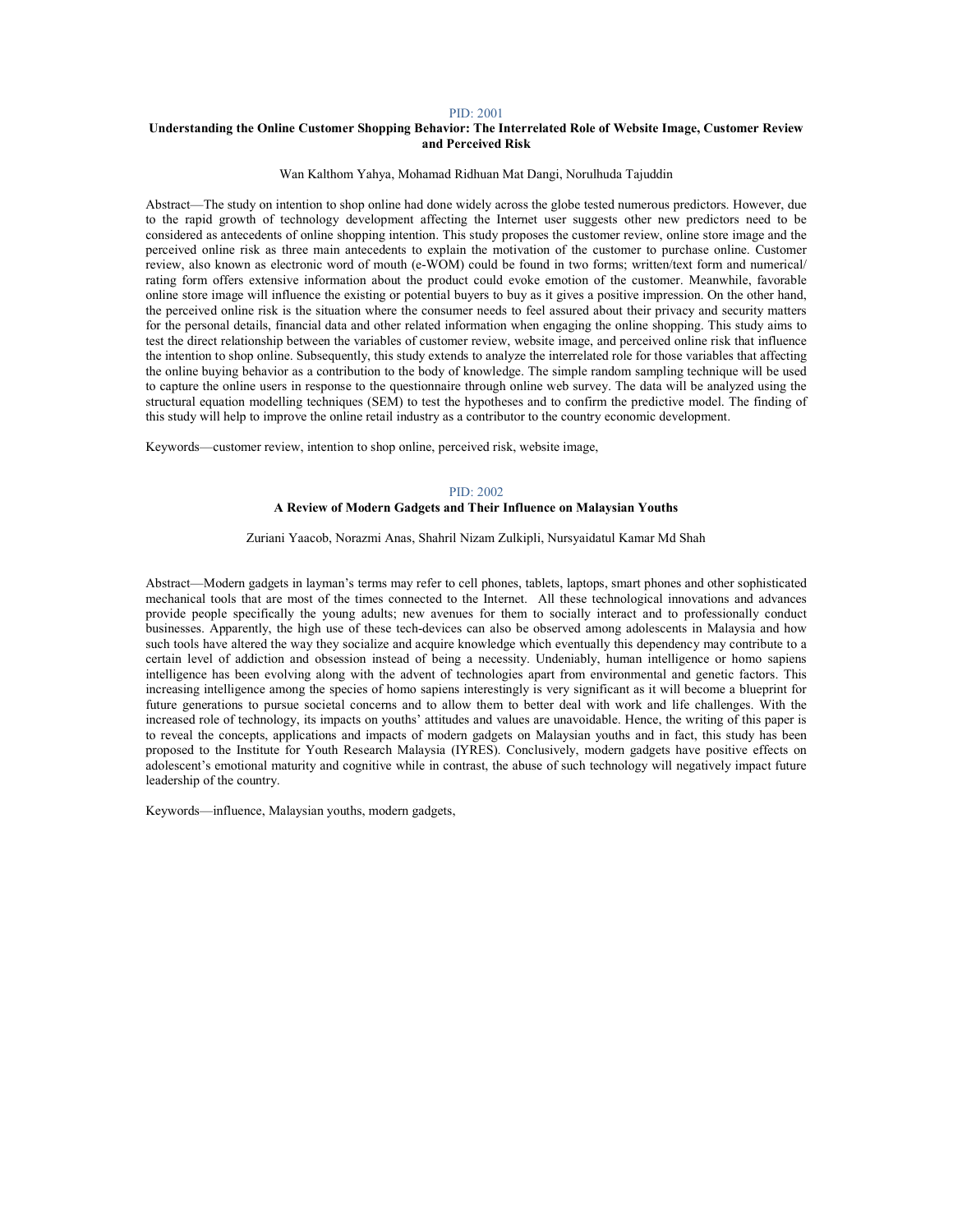## PID: 2003 The attitudinal behaviour of university students in committing plagiarism: The untold story

### Azman Che Omar

Abstract—The claim and the findings by many articles that plagiarism as an academic misconduct committed by university students is rampant at any university is a serious issue and problem. Alas, to prove that it is in existence is not difficult. One can look at the many student projects and by checking the literature review, any Research Methodology lecturer can pinpoint the places or areas that seem not to be done by the students themselves. Indirectly, they copy from someone else. Plagiarism as for an issue is the lack of integrity inside the student's moral obligation. In embracing the ethics of writing, one should not take from someone without giving or citing the original writer as the owner of the ideas or writings. Any student should know that the sentences that they are writing whether it is coming from them or they took from others. If it is not from them, in many instances they need to cite it. If not, by using it, they are having mala fide intention and this thing should be avoided at all. For Muslim persons, they are accountable of their works to the Al-Mighty Allah in the hereafter. The purpose of this paper is to study the attitudinal and behaviour of university students towards plagiarism activity. An empirical study of consisting 150 degree students was conducted at a branch of an established public university. The research methods used were quantitative, survey using self-administered questionnaires and deductive approach. The findings of the research show that the factors that make the students plagiarised are lack of university control, the usage of internet, lack of awareness and the pressure of completing the assignment. Several items concerning the attitudes and behaviour of the students that were analysed have confirmed that the students did commit the plagiarism activity. The strategies and the activities that should be taken by lecturers and the university respectively are further recommended for managing the plagiarism.

Keywords—accountability, attitudinal behaviour, integrity, plagiarism, university students

# PID: 2004

# Youth Acceptance towards Organ Donation Policy in Malaysia

Nur Ain Yaacob, Mohd Rozaimy Ridzuan, Noor Amira Syazwani Abd Rahman

Abstract—Over the past decades, several important policies have been set forth in Malaysia in order to facilitate organ donation. However, these efforts have brought little effect and significant changes in the situation of organ donations in Malaysia. This situation results in an urgent need for sound policies in order to elevate the donation rate. Generally, there are two types of legislations for obtaining consents for organ transplantation namely informed consent (IC) and presumed consent (PC). This paper attempts to identify youths' acceptance in both IC and PC based on their demographic factors. The questionnaires were distributed to 800 youths aged between 15 to 40 years old who are living in Klang Valley. However, only 622 questionnaires were usable for further analysis. This paper is vital as it helps the government to measure the readiness of Malaysians youth to accept a new policy (presumed consent) of organ donation as a means to increase the donation rate.

Keywords—organ donation, youth acceptance, presumed consent, informed consent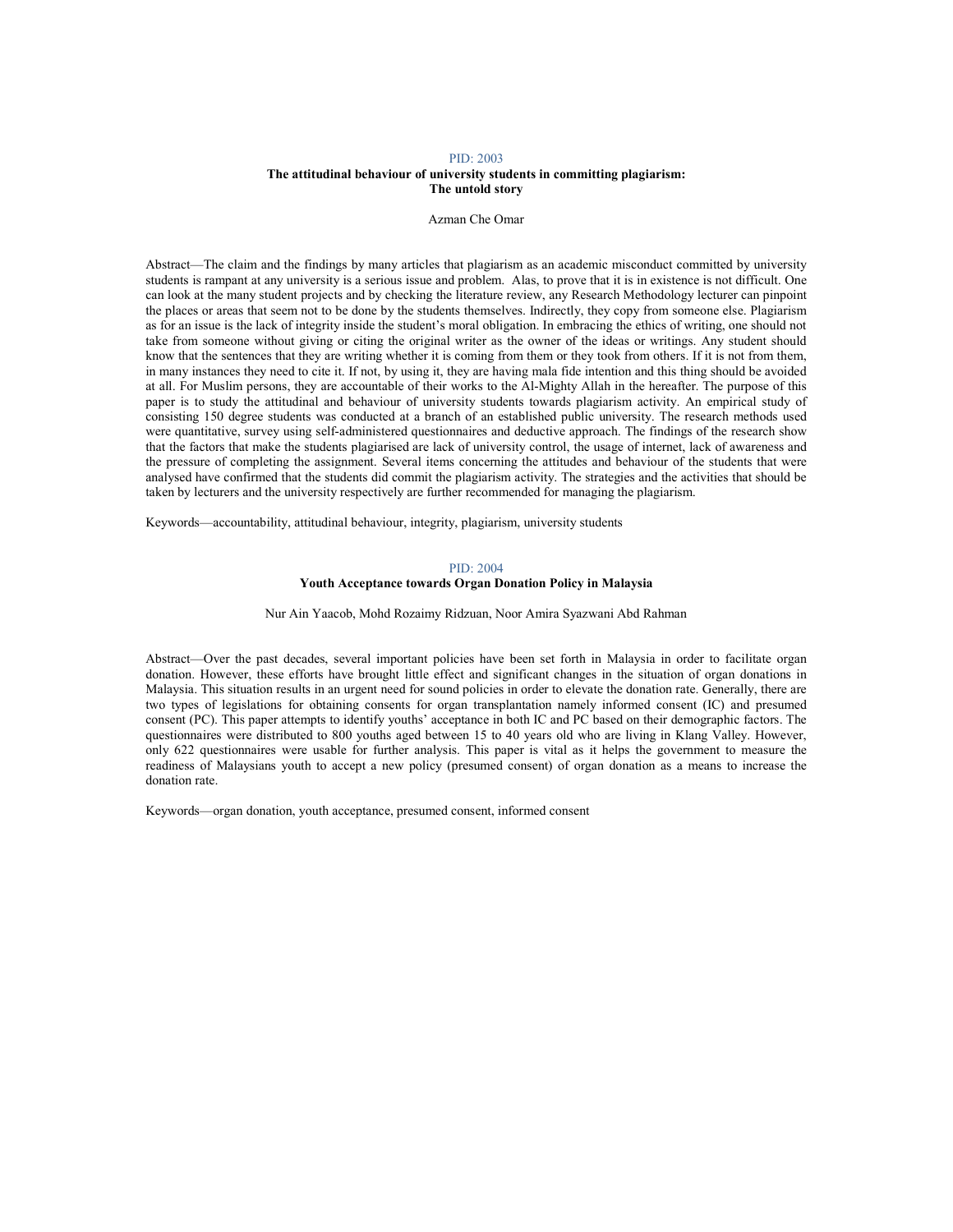## Factors Affecting Students' Academic Excellence in Mengubah Destini Anak Bangsa Program at Universiti Teknologi MARA

Normala Ismail, Mohamad Kamil Ariff Khalid, Azeni Abu Bakar, Jolin Norshyme Hashim

Abstract—This study aims to examine the role of English in determining students' academic excellence in Mengubah Destini Anak Bangsa Program at Universiti Teknologi MARA Pahang, Raub Campus. This is a field research based on cross sectional study. The analysis techniques used in this study is descriptive technique, correlation and regression analyses. The results showed that the role of English in determining students' academic excellence have a positive correlation with the students' interest in English. The study also showed that the difficulty in mastering English are negatively correlated with the role of English in determining students' academic excellence. Regression analysis showed that 40.5% of the role of English in determining students' academic excellence is influenced by the students' interest in English. However, this study found that only 19% of the students' interest in English is influenced by families' backgrounds and the difficulty in mastering English.

Keywords—academic; excellence; interest

# PID: 2006 The New Students Adaptation to University

Mohamad Kamil Ariff Khalid Normala Ismail, Jolin Norshyme Hashim, Azeni Abu Bakar

Abstract—Adaptation among new students at the university plays an important role in determining their success at university. The study showed that adjustment problems are one of the reasons students fail to complete their study. The population of the study consist of 143 First Semester Diploma students in the Faculty of Business Management studies at University Teknologi MARA Pahang, Raub Campus. The instrument used is questionnaires. There are four subscales designed to measure the effectiveness of student adjustment to university that are academic adjustment, social adjustment, personal (emotional) adjustment and institutional commitment. The study indicated that adaptability on campus has a relationship with psychosocial abilities possessed by the students. Among the psychosocial abilities which have a positive and significant impact on student adjustment is emotional intelligence, coping and social support. All three of these psychosocial capabilities were found to play an important role in helping students adjust and perform at the university. Thus, the university must take proactive steps to develop emotional intelligence, coping and social support among new students to improve their adaptability.

Keywords—students; university; adjustments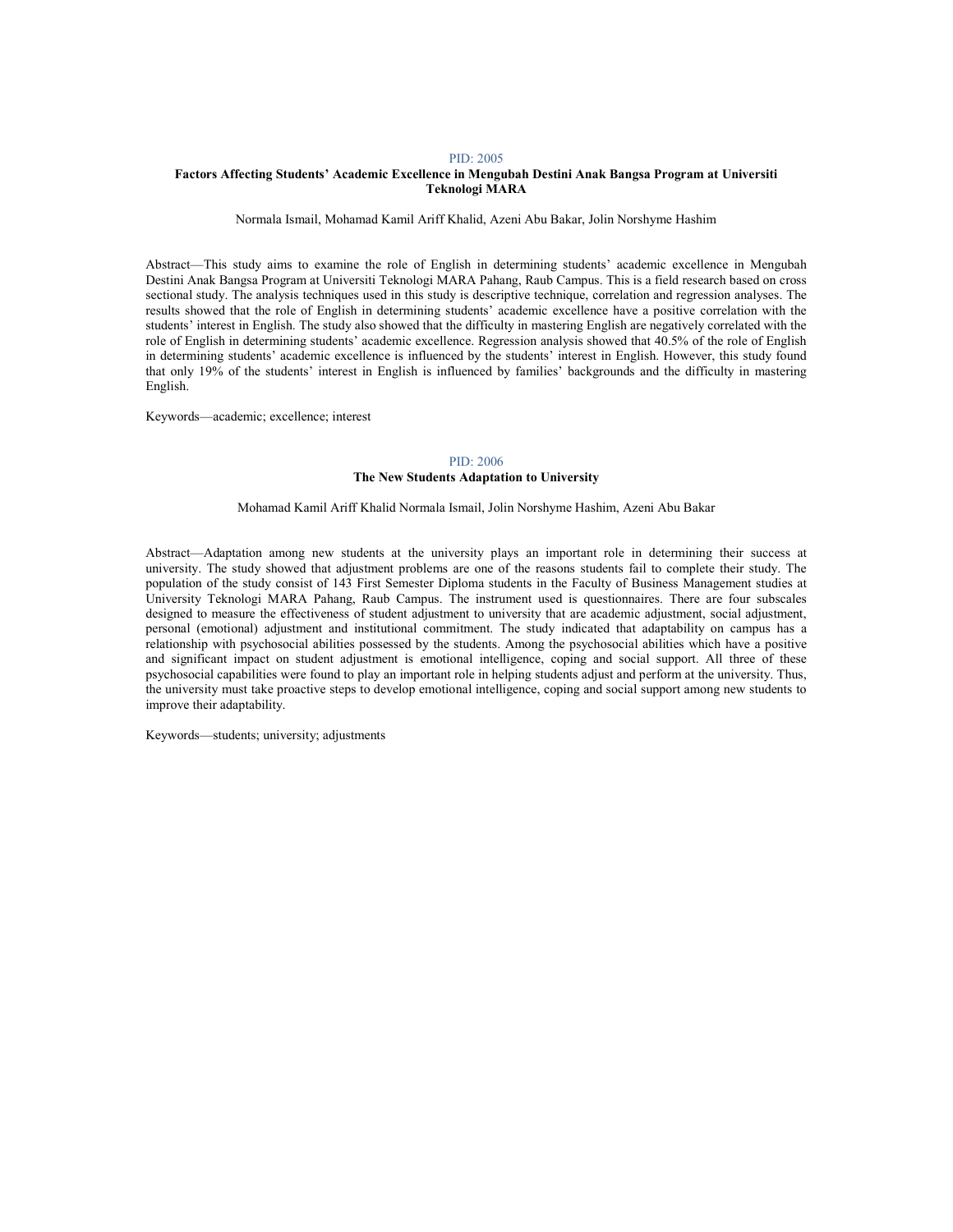#### Time Series Analysis of Gold Price in Malaysia Using Box-Jenkins Models

Tengku Mardhiah Tengku Jalal, Nor Hidayah Hassim, Fadila Amira Razali, Syazwani Zainal Abidin, Nur Fatihah Haron

Abstract—Forecasting is important tools that help in making a better decision. It is a process that predicts and estimate the future performance based on historical and current data. In forecasting, Box Jenkins approach is widely used and one of the popular methods to forecast for gold prices as suggested by many researches. This paper aims to identify the best Box Jenkins model for gold price in Malaysia and hence, to forecast the gold price in Malaysia for the first quarter of 2017. Thus, the time series data of gold price in Malaysia since 4<sup>th</sup> January until 30<sup>th</sup> December 2016 were used for the study. Based on the time plot and Autocorrelation Function (ACF) plots, three Box-Jenkins models were identified and applied for the data series. A portmanteau test of L-Jung Box Q test for each models were also have been conducted before the comparison of Bayesian Information Criterion (BIC), Mean Square Error (MSE), and Mean Absolute Percentage Error (MAPE) were observed. It was observed that the actual data of the gold price in Malaysia are not stationary with increasing trend pattern. As a result, Box-Jenkins models with first order differencing have been applied to the data series. Based on the comparison of the errors, the best Box-Jenkins model obtained was ARIMA(1,1,0) and an increasing trend of gold price were estimated to be occurred for the first quarter of year 2017 in Malaysia.

Keywords—ARIMA Model, Box Jenkins, forecasting, gold price, time series

## PID: 2008

## The Influences of Attitudes, Integrity, Value Consciousness and Social Influence On Purchasing Intention Towards Counterfeit Products

Farahiyah Akmal Mat Nawi, Nur Izzati Karim, Nur Azureen Abd Hadi, Suraya Husin, Nor Zuriati Amani Ab Rani, Nor Sabrina Zahari, Nor Asma Mohd Zin

Abstract—Counterfeiting originated with piracy of elite consumer products. This phenomenon has being regarded as world's worst violators of intellectual property rights and worst counterfeit offenders. The development of commercial activities is certainly important in facilitating legitimate businesses which generally contribute to the economic growth of the country. This research seeks to explore the influences of attitudes, integrity and value consciousness and social influences on purchasing intention towards counterfeit products at Kuala Terengganu. Study used questionnaires in data collection, descriptive analysis and applies the non-probability sampling to reach the respondents. 110 questionnaires were distributed to the respondents and data was analysing by using SPSS application. The main underpinning theory in this study is Theory of Planned Behaviour. The correlation of coefficient,  $r^2$  result showed the highest value is for attitudes,  $r^2=0.994$ .

Keywords—attitudes, integrity, value consciousness, social influence, counterfeit products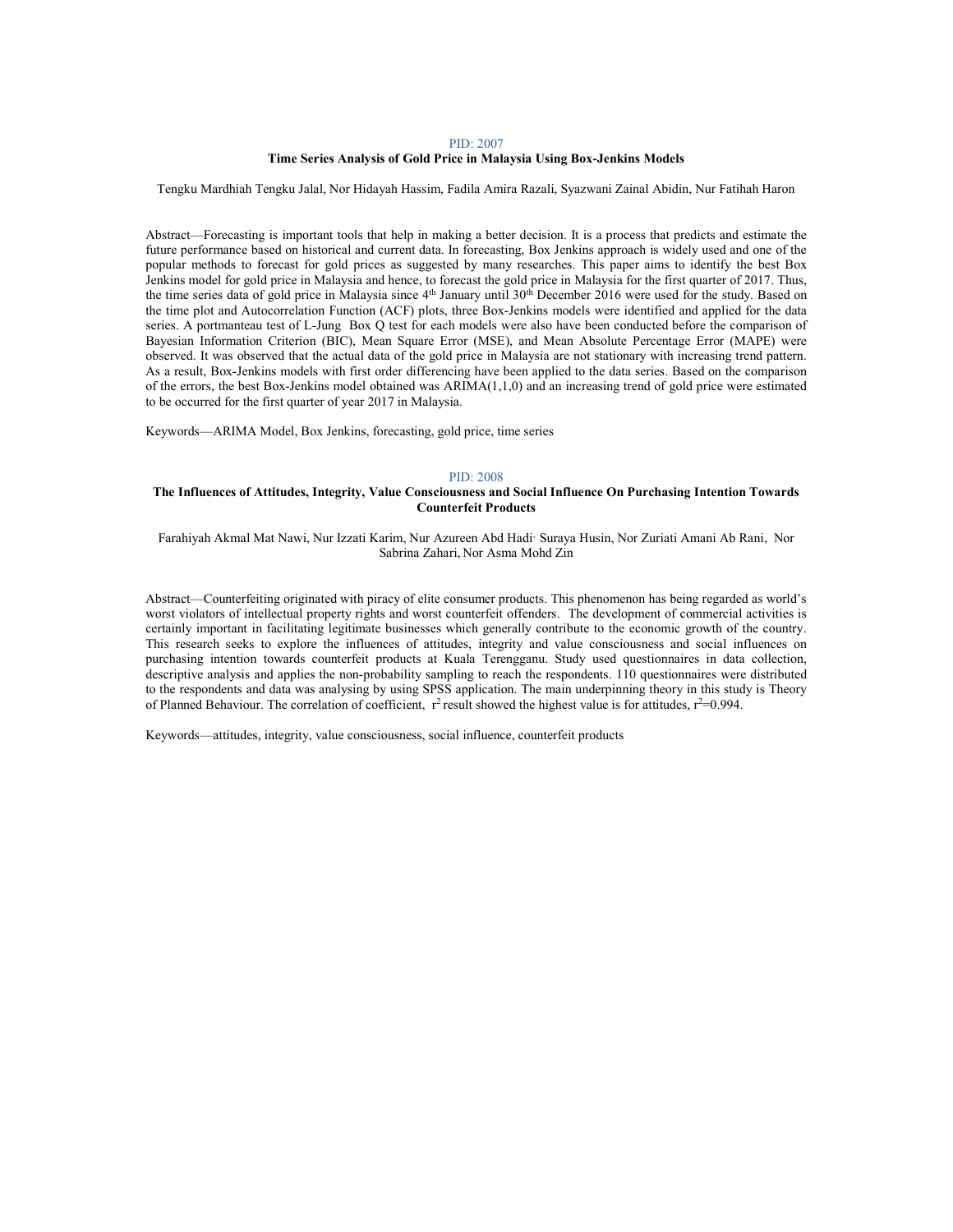# A Conceptual paper: The Influence of Training towards the Organizational Sustainability

Farahiyah Akmal Mat Nawi, Abdul Malek A.Tambi, Mazlina Mamat, Nik Sarina Nik Md Salleh, Nooradzlina Mohd Pauzi

Abstract—Empowering education and maintaining the sustainability of the human capital is one of the Government initiatives in supporting the quality of higher education in Malaysia. The reasons of sustaining the human capital capabilities is to enhance the academician's quality is as the nurturing process to help the organization in striving towards its objectives. The improved performance of individuals leads directly to the quality of graduates. As for this study the independent variables include: on-the-job training, off-the-job training, and output. While the dependent variable is sustainability dimensions. The Human Capital Theory, Skill Acquisition and Sustainable Resource Theory will underpin this study

Keywords—on-the-job training, off-the-job training, output, organizational performance

# PID: 2010

## Sleep as an Indicator of Depression Level Using Naïve Bayes

Khairul Nizam Abd Halim, Nur Syakinah Md Roduan, Roger Canda

Abstract—The percentage of peoples having depression nowadays is said to be inclining. However, many of the patients do not even realize that they are having major depressive disorder. Busy with abundance of works and not having any time to seek a doctor for check-up may worsen the patient condition. A survey conducted to 122 students from UiTM Jasin proved that 90.6% have agreed that they need a system to predict their level of depression. So, a model was developed to predict the user's depression level based on his/her sleep that use Naïve Bayes methods which implement Artificial Intelligence (AI). Five independent variables which are insomnia, amount of sleep (hours), sleep quality, sleep onset latency, and number of awakening per sleep has been identified as the most-used variables in many previous research and are used in this model. Two sets of test cases with total of 62 prediction models were produced and tested. For the first set, the dependent variables are to detect whether the user is depress or not depress. Throughout the 31 models of testing done, the results give an average of 87.29% accuracy from 122 data learnt. Meanwhile, the second set predict user's depression level, which include normal, mild, borderline, moderate, and severe depression that gave an average of 60% accuracy. In conclusion, this research demonstrated that Naïve Bayes is possible to implement for depression level prediction. Future work on this subject should improve the findings by modifying the variables used and/or by using other methods.

Keywords—artificial intelligence, depression, naïve bayes, prediction, sleep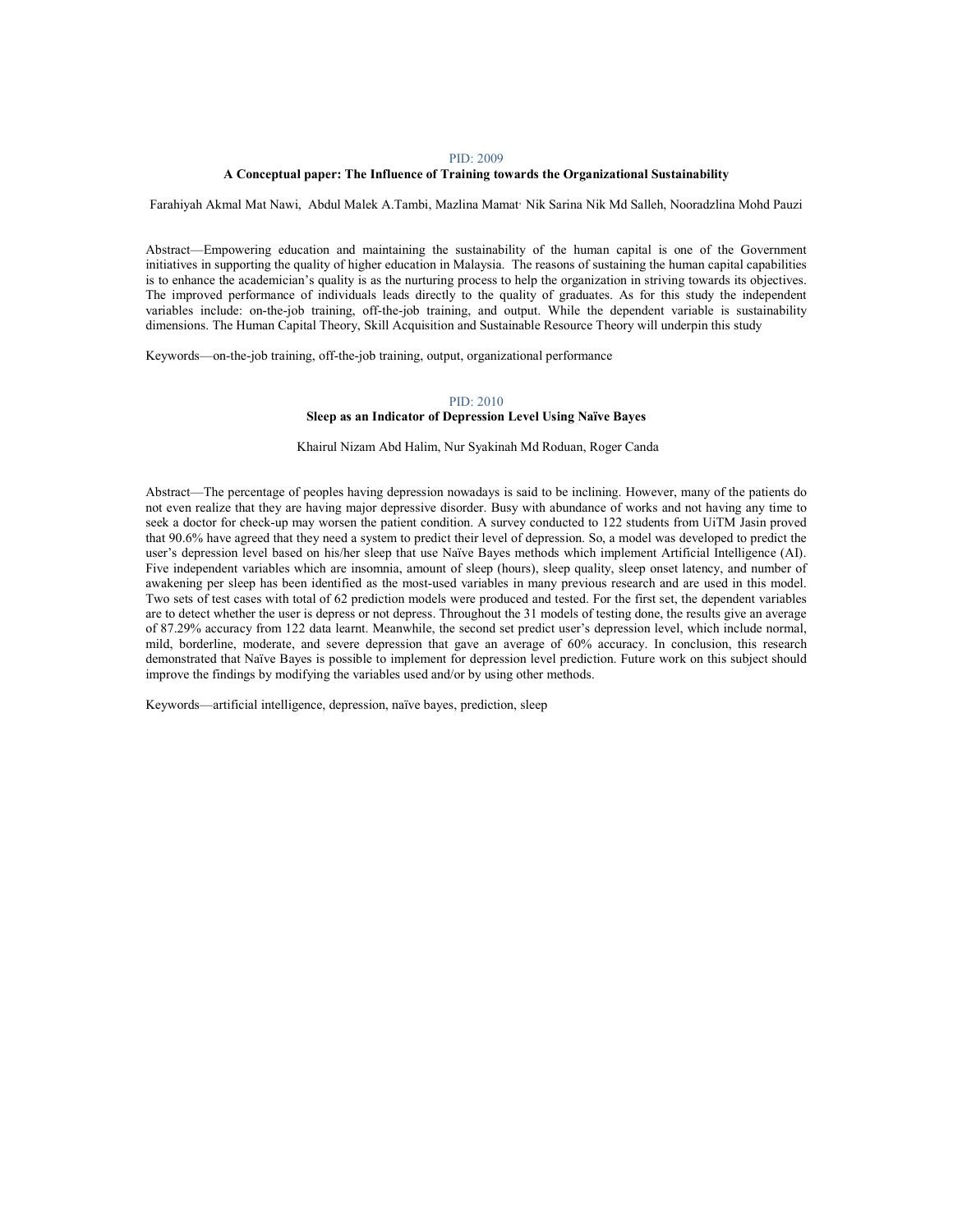# Prediction of Secondary Public School Based on Parents' Preferences Using Naïve Bayes

### Khairul Nizam Abd Halim, Mohamad Hafizi Masdar, Roger Canda

Abstract—Choosing a school for the young ones is not a simple task nowadays since there are many factors needed to be considered by parents such as distance, time, cost, and of all, their safety. These might be an overhead to the parents to filter each school and try to sort it out based on their requirements. Therefore, a predictive model which is quantitative research that implemented Artificial Intelligence (AI) strategy using Naïve Bayes (NB) technique was applied in order to predict a suitable school in Gombak, which were Sekolah Menengah Kebangsaan (SMK) Sungai Pusu, SMK Seri Gombak or SMK Gombak Setia based on parents' preferences. By using six different independent variables (IV), which were distance of home from school, sibling enrolment in the same school, highest parent's level of education, parent's income, ethnic and employment status, 63 prediction models were produced and tested. Among all those models, the highest accuracy detected was the combination of IV: highest parent's education level, sibling enrolment in the same school, parent's income and ethnic, which resulted in 61.18% accuracy percentage. Even though the result was not quite high as expected (80% and above), it is proven that NB could be implemented and may be continued by using other methods such as Support Vector Machine and Artificial Neural Network. It is hopefully that there will be an extended future work on this subject in terms of technique and independent variables used to increase the accuracy.

Keywords—artificial intelligence, naïve bayes, parents' preferences, prediction, public school, school choice, school selection, secondary schools.

## PID: 2012

# Classification and Prediction on School Children for Food Intake Attitude toward Food and Beverage Advertising on Television: KFC as a Case Study

Khairul Nizam Abd Halim, Ahmad Fikri Anuar, Roger Canda

Abstract—Serious health problem in adulthood stage such as diabetes, hypertension, cardiovascular diseases are related to obesity in early childhood. Obesity has become a problem in Malaysia in context of healthy lifestyle and in estimation, Malaysia has highest rates of obesity in South-East Asia involving children. One of the most dominant mediums who promotes unhealthy foods is through Television Food Advertising (TVFA) that aims children. A new approach were applied by using Artificial Intelligence (AI) strategy, from that the Naïve Bayes (NB) technique is used to predict the eating behaviour of children toward TVFA. Five independent variables used in the model, which are advertisement recognition, favourite advertisement, purchase request, product prefers and time watched TV. About 105 of school children of SK Merlimau of age 12 years old have been chosen as the target subject to satisfy the objectives of the prediction model. 80% of data collected were used as training data, and 20% are for the new data to be tested. 31 prediction models were produced by using this technique, and the result is at best are with 78% accuracy from the data learnt. Although the accuracy result is not as expected (80% and above), Naïve Bayes could be implemented and may be continued by using other methods such as Support Vector Machine and Artificial Neural Network. In the near future, hopefully that there will be an extended work in terms of different technique and independent variables used to increase the accuracy.

Keywords—eating behaviour, naïve bayes, school children, television advertisement.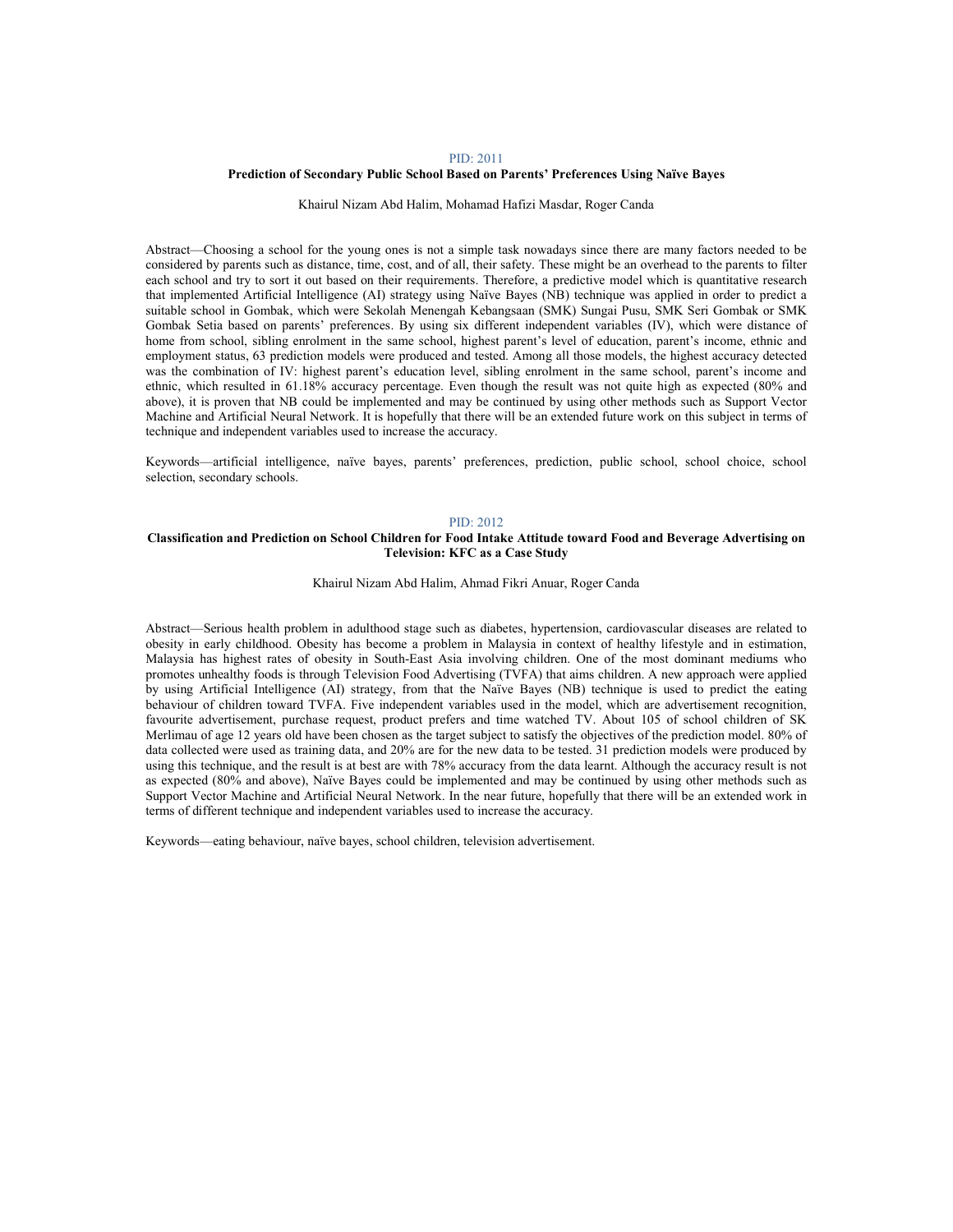# A Preliminary Study of Malaysian Public Officer Reaction towards CEUPACS proposal of 62 years of Retirement Age.

Shamsinar Rahman, Nursyahida Zulkifli, Noor Amira Syazwani Abdul Rahman, Rafizah Mohd Nor, Nurul Afzan Najid

Abstract—The compulsory retirement age in Malaysia for public sector officer is differ depends on the date of his or her appointment. The minimum retirement age is at 55 years old while the maximum retirement age is 60 years old. However, CEUPACS have urge the government to increase the retirement age from 60 to 62 years old because of several reasons. Among others are the investment that the government have contributed to build up a tacit knowledge of the public servant and as the preparation to be a develop nation in a near future. Thus, the overall goal of the study is to determine the response and reactions of the public officers regarding CEUPACS proposal of 62 years of retirement age. The study will not only create a framework for the government regarding their human capitals' acceptance but also establish a base-line description of relevancy to increase the retirement age from 60 to 62 years old. This is a quantitative study that was conducted as a pilot study on the public officers at UiTM Raub, Pahang. The main methods of data collection were using questionnaire and document analysis. This study provides the significant contribution towards the new proposed retirement age of 62 years by CUEPACS. This study also provides the new findings that useful for CUEPACS in supporting the proposal of new retirement age for the better future of public servants.

Keywords— CEUPACS, government Malaysia, public servant, public university, retirement age

### PID: 2017 The Reform of Companies Act: Implications to Business in Malaysia

Nur Syafiqah Hussin, Naqiah Awang, Suria Fadhilah Md Pauzi

Abstract—The Companies Act ('CA") 2016 has come into force in Malaysia on 31 January 2017 to replace The CA 1965. CA 1965 had governed the incorporation and operation of business in Malaysia for more than 50 years and had gone through several revisions over the years. Previous amendmends aim to strengthen corporate governance and promote accountability in running a business. Meanwhile, the amendments made in the new act is more comprehensive that covered mostly on private company but not forgetting the public company by introducing several programs like 'Corporate Rescue Concept' and 'Whitewash Procedure'. The new act is expected to ease the process of doing business and make Malaysian company law more competitive and flexible but at the same time assuring directors to bear more responsibilities on the company's operation as a whole. Hence, the purpose of this paper is to review and comment on the major amendments made by the government in the CA 2016 and its implication to the business in Malaysia.

Keywords—Companies Act, implication, Malaysia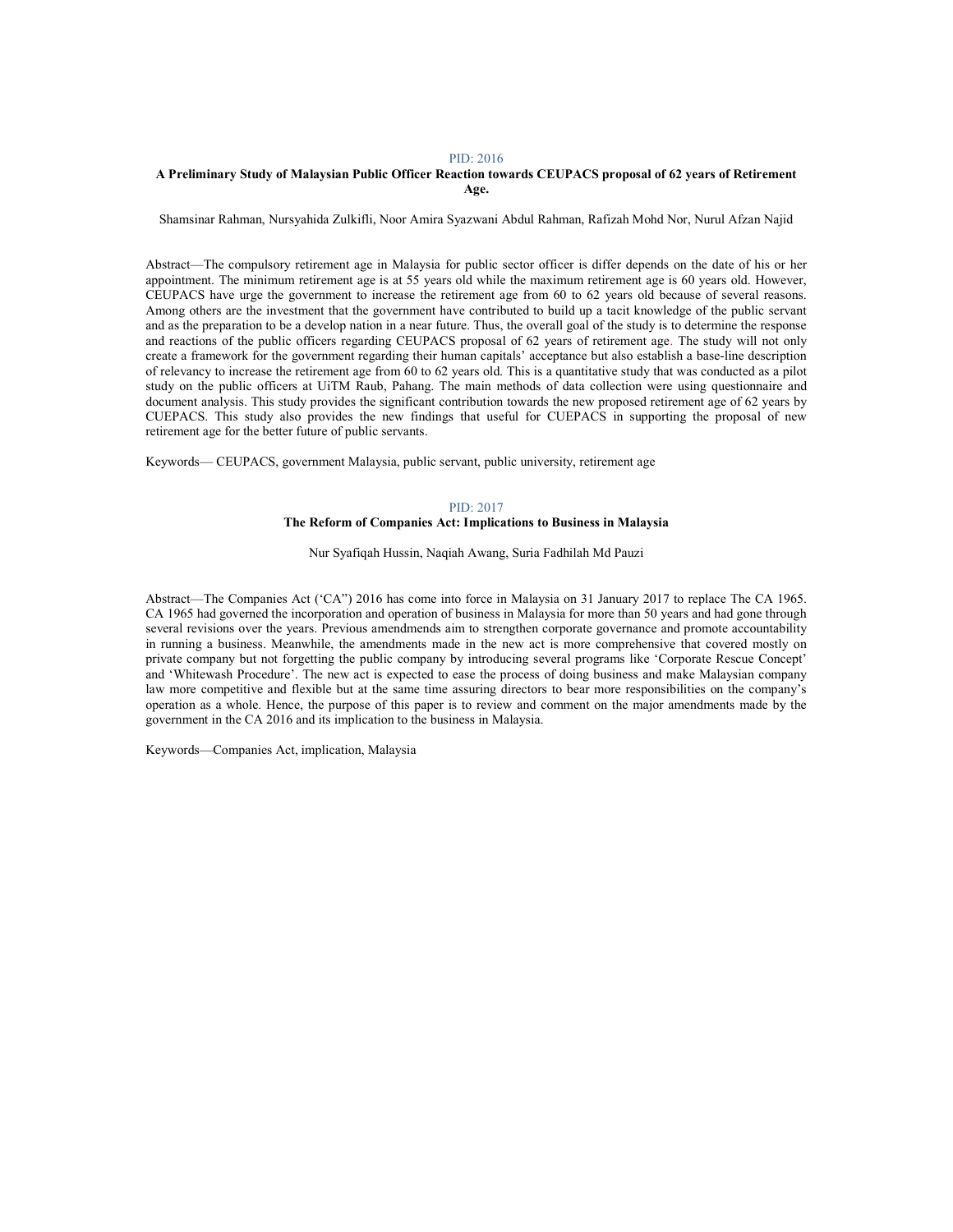# Discovering Sustainable Growth of 2<sup>nd</sup> Generation In Federal Land Development Authority (Felda) Felda Krau Community, Raub District

`Ainatul Fathiyah bt Abdul Rahim, Ramha Rozaili bt Ramli

Abstract—Through decade Federal Land Development Authority (FELDA) has been through significant development as a corporate entity and its impact on the smallholders. New dynamics and relationships invariably developed as FELDA turned into a massive large corporation with tremendous portfolio of upstream and downstream activities. It was executed by various of subsidiaries, joint ventures and associate companies. The emergence of the new era of corporatization within FELDA itself shows a dynamic phases in order to ensure the current phase of "sustainable" palm production. Due to that, a lot of projects, activities and schemes had been introduced. However, sustainable growth depends on a more long term of growth orientation that emphasize on dimensions of building up growth strategy and growth capability. Therefore, this prospective study was designed to investigate how FELDA accommodate and assure sustainable growth for the 2nd generation in the FELDA Krau community. An explanatory method design was used to achieve the objective of this research. In depth interview was conducted from the local leaders, FELDA community specifically 2<sup>rd</sup> generation and management of FELDA Krau to explore the existence element of sustainable growth at FELDA Krau. Overall, FELDA has established significance contributions in accommodating poverty, upgrading lifestyle and economy. Hence, this paper will contribute the implication towards development policy and sustainable growth of FELDA community.

Keywords—sustainable growth, FELDA, sustainability, community

# PID: 2020

# I2B Game: A Stimulating Approach in Teaching and Learning

Mohd Aidil Riduan Awang Kader, Suhanom Mohd Zaki, Nor Hidayatun Abdul Razak, Mohd Faizal Azrul Azwan Muhamed, Saifudin Razali

Abstract—This study investigates the use of games as a teaching and learning method in improving pre-diploma students' academic performance. The program of "Mengubah Destini Anak Bangsa" gives opportunity to students with minimal requirement in "Sijil Pelajaran Malaysia" to pursue studies at tertiary level. Nevertheless, most of the students are categorized as average students and they hardly understand the content of the subjects and conventional approach in teaching and learning found ineffective. Thus, the I2B Game or Introduction to Business Game as an exciting and enjoyable method of teaching and learning was introduced in order to improve students' understanding specifically in a business course. Focus group has been conducted to compare the test and final examination result between students who had involved in the games during class period and who were not involved with the games. A total of 140 respondents from pre-diploma program at University Teknologi Mara Pahang were involved in this study. The study found that there were relationship between the use of games in teaching and learning and student's academic performance. The results show that the mean score for students who had involved with the games is higher than the mean score who were not involved with the game-based learning for both test and final examination. Therefore, it is hoped that I2B Game will be an exciting learning tool that assist students' understanding towards the course and useful learning method for instructors in order to increase students' academic performance.

Keywords—Game-based Learning, management, students' performance, teaching and learning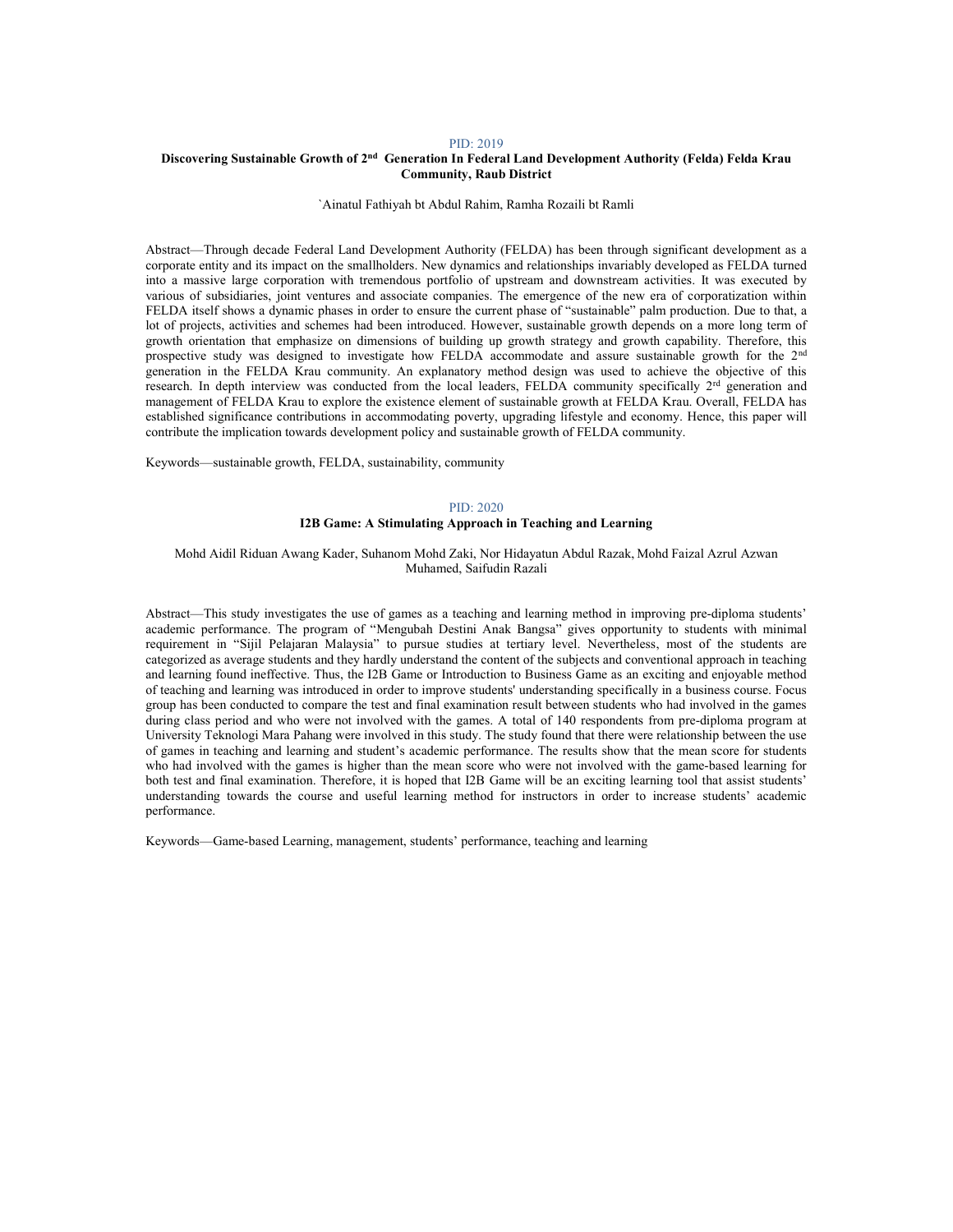### Tourist Fulfilment and Revisit Intention Antecedent of Culinary Experience on Malaysian

### Massyittah Omar, Siti Nor Fadillah Ahmad Shariff, Siti Nurhanifah Sulong Hayati, Hayati Adilin Mohd Abd Majid

Abstract—Culinary experience and tourist satisfaction are debatably the basic subject areas that organizational researchers and tourism industry looks into in order to appreciate tourist decision towards revisit intention. This study focused on tourists' satisfaction with their culinary experience in Malaysia. Using a relationship process, this study also explores satisfied tourists' willingness to revisit Malaysia lead to attributes of experiences: culinary experience. Understanding this important relationship is vital for foodservice operators in reaching the desired level of tourist satisfaction. Regression analysis indicated that culinary experience is more important which significantly determined tourists' overall satisfaction. Accordingly, the overall satisfaction also revealed a significant relationship with tourists' revisit intention. Literature presented in this study that shapes the relationship between satisfied tourists and the elasticity culinary experience are positive and direct. This study should have a significant impact on the tourism industry, especially the foodservice sector as it identifies the scope of differential returns on investment on various experiences

Keywords—tourist satisfaction; culinary experience; revisit intention;

### PID: 2022

## Customer Satisfaction and Revisit Intention Antecedent of Atmospheric in Chinese Muslim Restaurants

Siti Nor Fadillah Binti Ahmad Shariff, Massyittah Binti Omar, Siti Nurhanifah Binti Sulong, Hayati Adilin Binti Mohd Abd Majid

Abstract—The intensely competitive environment existing in the restaurant sector makes it vital for firms to achieve customer satisfaction in order to survive in the long term. Obtaining customer satisfaction means that they become an effective and efficient communication resource, at no cost to the firm. Prominent among the factors that determine the levels of customer satisfaction in the food and beverage contexts one of it is an atmospheric. Nowadays, Chinese cuisine is becoming more attractive and accepted worldwide. Due to the large population of Chinese Muslims in Malaysia, restaurants catered or owned by Chinese Muslims are now increasing and cater to all races in Malaysia. Therefore, the objective of the study is to identify the relationship between atmospheric towards customer satisfaction and accessing revisit intentions of 9 Chinese Muslim restaurants in Shah Alam, Malaysia. The questionnaire was tested for reliability before being used. Correlation and regression analysis were employed to investigate the relationship between atmospheric, customer satisfaction and revisit intentions to these restaurants. The findings of this study indicate that atmospheric have a significant relationship on customer satisfaction and thus have a significant relationship towards revisit intention. In conclusion, it was found that all customers were satisfied with these restaurants and willing to recommend Chinese Muslim restaurants to their relatives and friends and they were also willing to revisit this type of restaurant in the future.

Keywords—customer satisfaction; revisit intention; atmospheric; Chinese Muslim;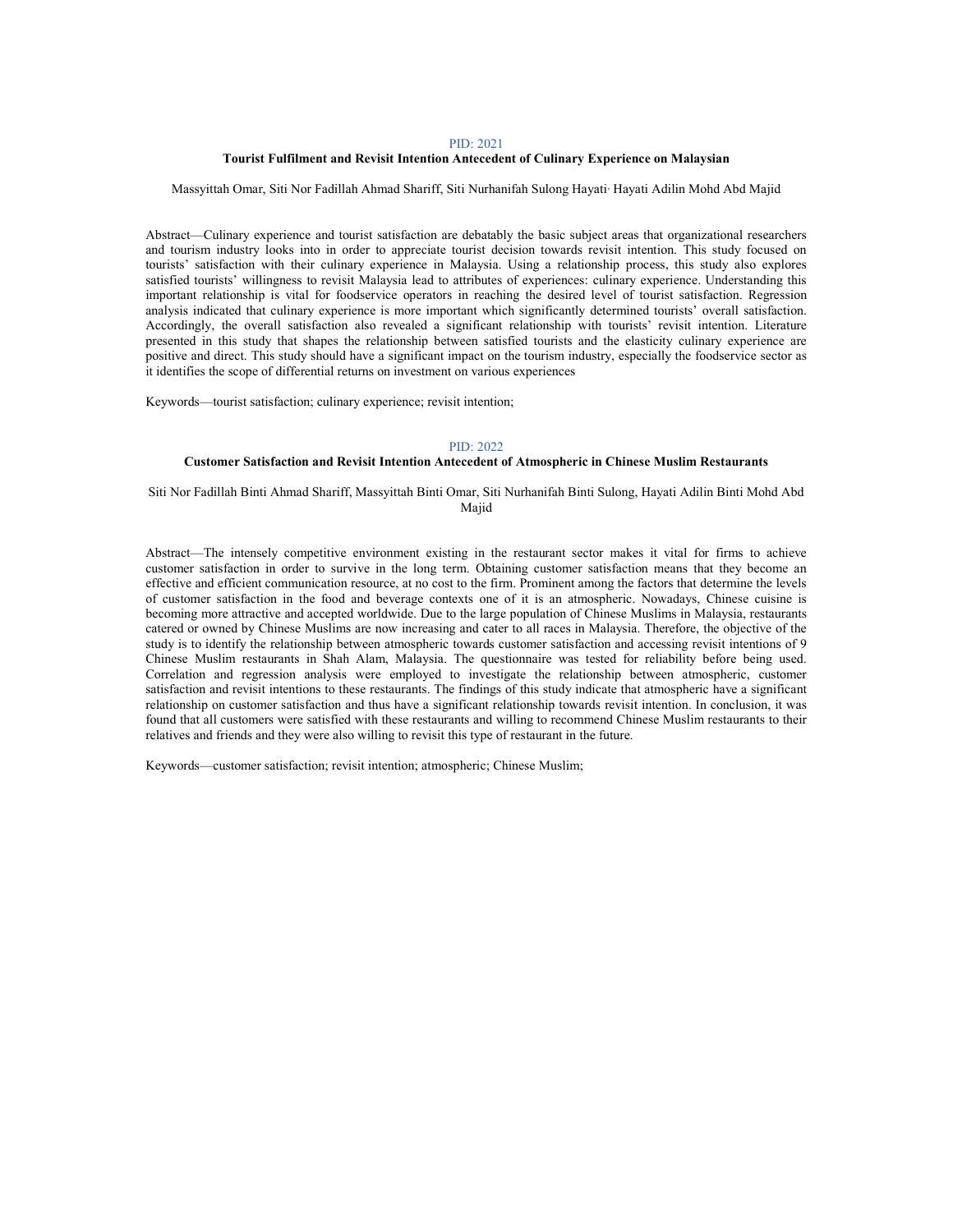## PID: 2024 The Feasibility of Malaysian Whistle Blower Protection Act

Mohd Rozaimy Bin Ridzuan, Noor Amira Syazwani Abd Rahman, Nur Ain Yaacob, Ramha Rozaili Ramli

Abstract—The growing concern on corporate malpractices in both developed and developing countries has sparked the governments in each country to infuse whistleblowing practices. Whistleblowing is very crucial as it is able to prevent organisations from suffering substantial losses. The term `whistle-blowing' has been used since 1963 in the United States and it can be defined as the disclosure by organisation members (former or current) of illegal, immoral or illegitimate practices under the control of their employers, to persons or organisations that may be able to effect action. This study describes whistleblowing channels employed by Malaysian government; highlights previous studies related to whistleblowing in Malaysia and gauge issues embedded in the Whistleblower Protection Act 2010 (WPA). Malaysian government has taken a vital step to mitigate the corruption rate by embarking Whistleblower Protection Act 2010. However, the corruption rate is still prevalent in Malaysia as this Act having its own room to be improved. Efforts must be taken to protect whistleblowers from any reprisal as a result of their noble and heroic deed of exposing any misfeasance or wrongdoing. It is hoped that this paper will be able to trigger the attention of future researchers to study in depth on matters pertaining to whistleblowing in Malaysia. Besides, this study would be able to act as a guideline for the Malaysian government to review and strengthen the Whistle Blower Protection Act 2010. Data from this paper will be useful for the policy makers to understand and evaluate the feasibility of the Act.

Keywords—whistleblowing, Whistleblower Protection Act 2010, corruption, whistleblowing channels

### PID: 2025 Gamification of Introductory Accounting Course: When is the best time to implement it?

Mohamad Azmi Nias Ahmad, Norlaila Mohd Din, Junaidah Jamaluddin, Nur Syazwani Mohamad Fadzillah, Faizan Abdul Jabar

Abstract—The aim of this study was to assess the suitable timing to apply gamification as a method of teaching Introductory Financial Accounting course to non-accounting students or ACC106 at UiTM Cawangan Pahang, Kampus Raub, Malaysia. The study was a basic quantitative method, whereby data was collected via post-AOTB test results and then analysed. Accounting on the block's board game (AOTB) was used as gamification pedagogy for the students to prepare the financial statements. The 272 students involved in the study were diploma students in their first semester. There were divided into 4 groups which implemented AOTB as early as week 2 and another 4 groups in week 10. The results indicated that the students who were exposed to AOTB later in the course performed better than the students who were taught in early semester. The study also suggests that there is a correlation between gamification topics with overall final examination results. Overall results also indicate a strong agreement that AOTB is useful gamification pedagogy to enhance students' knowledge and understanding of accounting.

Keywords—gamification, accounting, students

## PID: 2026

# Student's Perceptions towards Economic Subject

Adibah Hussin, Hamnah Che Hamzah, Azniza Ahmad Zaini, Nor Aziah Abd Kadir

Abstract—The advantages of learning economics are far beyond on the knowledge that students get in the classroom. Economics is a study on how people make a decision that can give the highest satisfaction using the limited resources. As they learn how to make an efficient choice and the best decision making process, they can apply it to all aspects of life. Therefore, in UiTM Pahang, the Economics subject has been introduced to non-Business students as an elective course. It has been taken by 1<sup>st</sup> year student from the Bachelor of Chemistry. The subject covers the microeconomics and macroeconomics part. This subject aim to ensure that the students get the basic knowledge of economy and thus they can reflect it with their daily life. However, some of them always argue that this subject is not related to their field and therefore they are not interested to learn Economics. So that, this study tries to identify the perceptions of non-business students on Economics subject. Data was collected using a self-administered questionnaire and analysed using SPSS version 20.0 windows statistical software. The result showed that most of the students perceived that Economics is difficult and not interesting to learn.

Keywords—economics, perception, students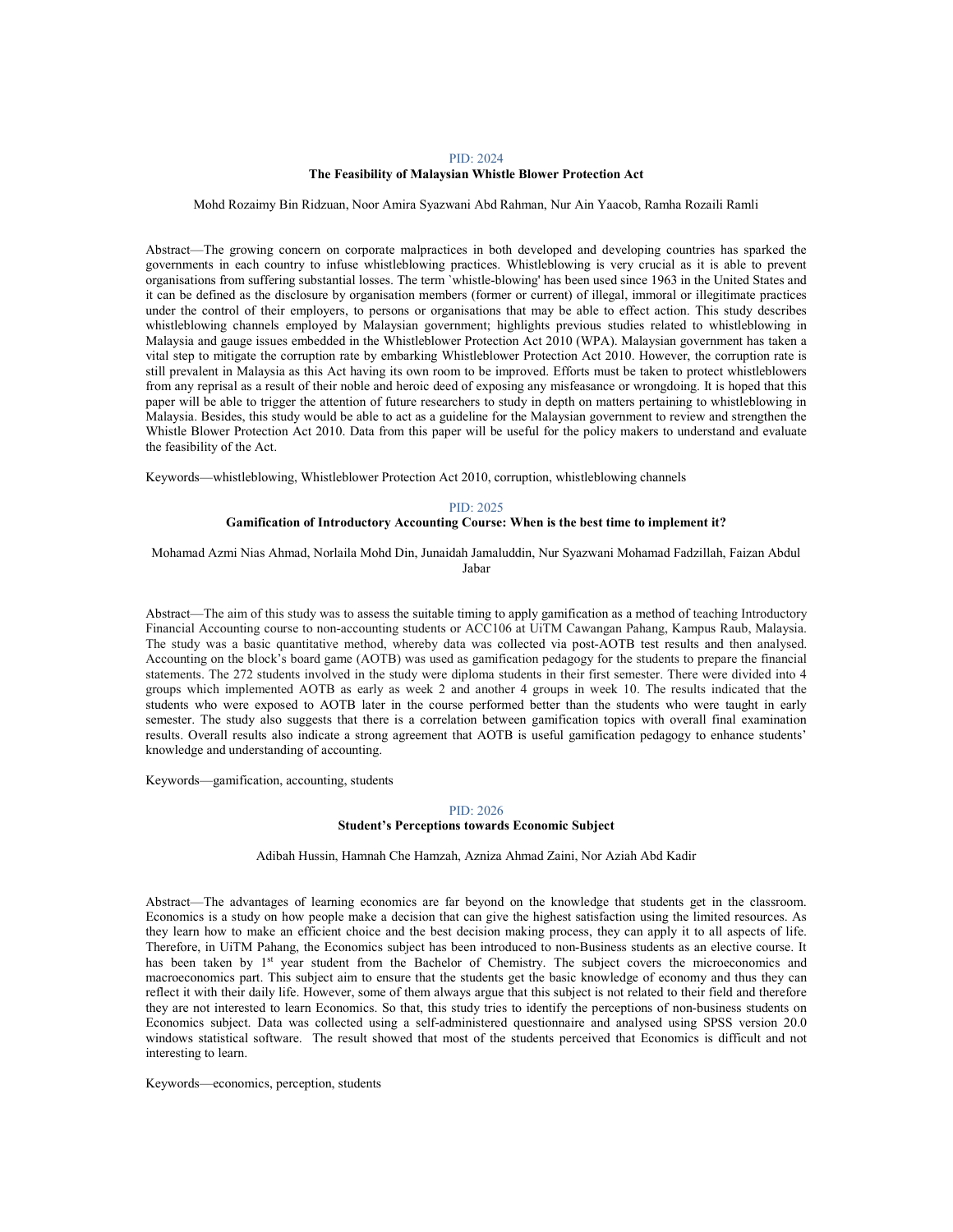# The Law of Defamation & Ghibah: The Comparative Study Between Civil Law and Islamic Law

#### Suria Fadhillah Md Pauzi, Musramaini Mustapha, Hazlin Hasan

Abstract— Defamation law is part of law of tort that protects a person's reputation and dignity against false communication and derogatory remarks. The tort of defamation which includes libel and slander is frowned upon as it injures the reputation of another by exposing him to hatred, contempt or ridicule by the members of society. In Malaysia, defamation cases do not only linger around the life of celebrities and royalties but also politicians such as Tan Sri Rais Yatim and the Prime Minister Dato Seri Najib Tun Abdul Razak. As such, the act of slander and libel are forbidden by Malaysian law under Defamation Act 1957 which carries heavy penalty in the court of law. Similarly, Islamic teaching also forbids the act of defamation as it ordains the believers to avoid living in hostilities and prevent the believers from indulging in activities which can caused discord among the Ummah. This article examines the elements and nature of law of defamation in Malaysia and analyse and make comparison with Ghiba, also one type of defamation from Islamic perspective. This paper concludes that to protect the dignity of others and to treat others with respect and integrity are among the virtues promoted in Islam and this principle is also adopted in Malaysian law. Thus, members of the society should exercise self-regulation and be responsible for one's action. This is in parallel with saying of Rasullullah that among the foundation of good deeds is those who hold his own tongue from causing destruction

Keywords— defamation, destruction, dignity, ghiba, reputation

#### PID: 2029

# The Effect of Visual Merchandising On Buyer's Impulse Purchase Decision

Ahmad Humaam Bin A Shukor, Noor Affeeda Binti Ramli, Siti Hasziani Binti Ahmad, Hamnah Binti Che Hamzah

Abstract—The current scenario in retailing is branded as cutthroat competition with totally or almost undifferentiated products and services. Retailers utilize visual merchandising to gain upper hand in attracting consumers to come and purchase their offered products or services. In this study, relationship between consumers' impulse purchase decision and four practices of visual merchandising window display, promotional signage, in-store form / mannequin display and floor merchandising) is examined. The practice that influence the consumers' the most is also been determined. Results of this study indicated that Malaysian consumers' impulse purchase behaviour is influenced by two out of four practices: floor merchandising and window display. This study also provides insights to retailers about practices of visual merchandising that can be utilized as important component of a strategic marketing plan.

Keywords: impulse purchase, visual merchandising, consumers

### PID: 2030

# Exploring ESL Learners' Language Ability in Speaking Assessment and Its Effects on Anxiety Level and Turn-Taking Strategies

Khairunisa Nikman, Khairul Firhan Yusob, Ahmad Nazri Jelani, Norhidayah Md Yusof

Abstract—One of the graded assessments in almost all English proficiency courses is an oral test. The most common type of oral test is a group discussion, where the students are required to discuss certain topics effectively. Thus, group discussion is a platform for them to display their speaking skills which to be specific is the discussion strategies in terms of turn-taking strategies that they have learned. Good commands of the language, as well as the ability to grasp turn-taking strategies are very important in determining students' performances in a group discussion. Yet, not all students can perform effectively in the group discussion due to several factors, namely, their language ability, level of anxiety during the oral test and their ability to apply turn-taking strategies learnt. Therefore, this study aims to investigate whether students' language ability could affect their anxiety level during the group discussion, and later affect their ability to apply turn-taking strategies effectively in that oral test. The data were collected from 243 UiTM Pahang students through a questionnaire and analysed using Spearman's Rank Correlation in order to understand the relationship between learners' language ability, anxiety level and their ability to apply turn-taking strategies in group discussion. The findings revealed that there is a significant positive relationship between the language ability and anxiety level as well as the application of turn-taking strategies in an oral test.

Keywords—anxiety, group discussions, language ability, turn-taking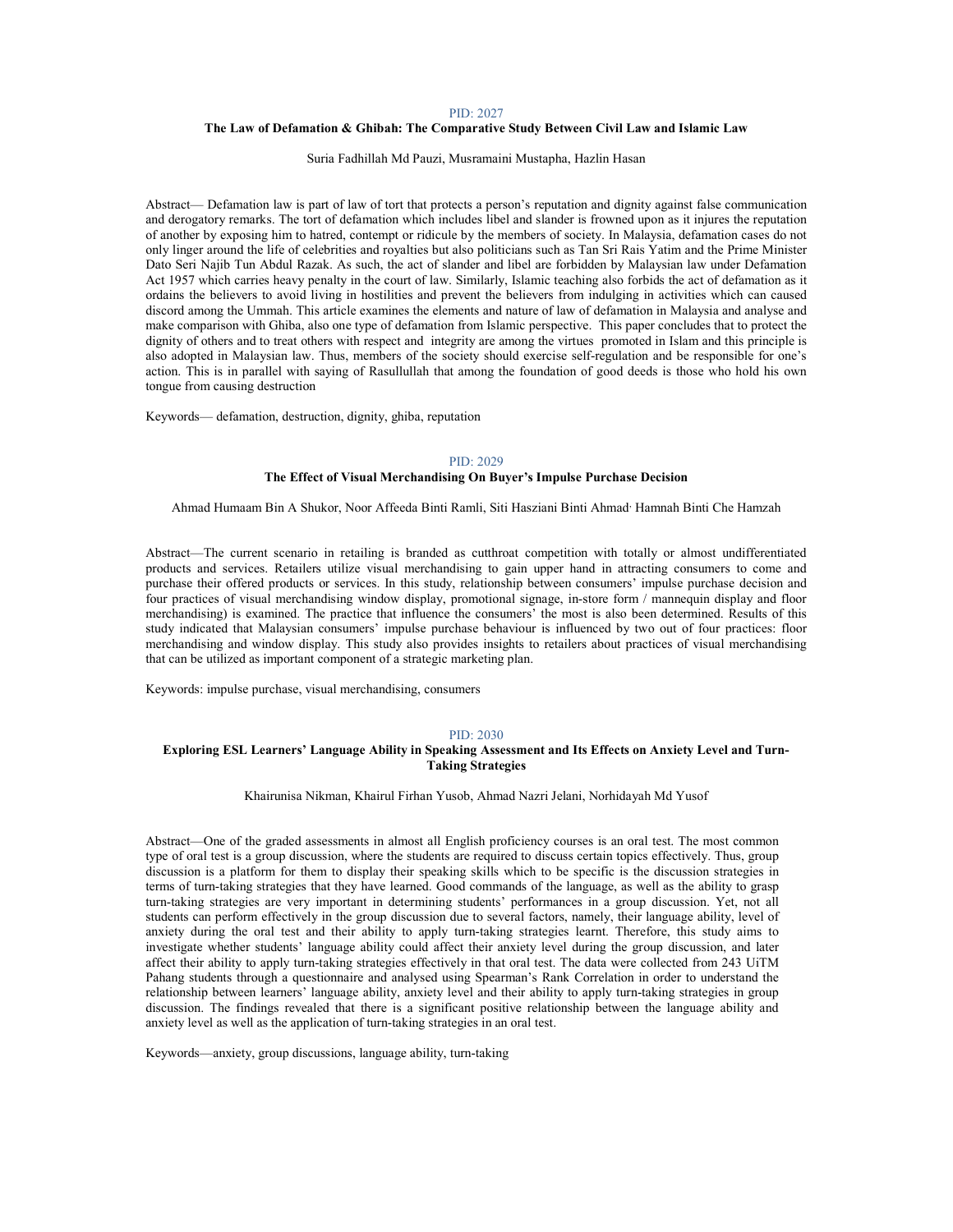### Exam Invigilators Assignment Problem: An Integer Programming Approach

Mazura Mokhtar, Saharani Abdul Rashid, Nur Fatihah Haron, Mohamad Affendi Abdul Malek

Abstract—Examination invigilators assignment is an important operational problem that takes place in all academic institutions. Creating a good exam invigilators schedule that will satisfy lecturers, staff and institution is a very difficult task as there are numerous factors and constraints that need to be taken into consideration. This paper presents an integer programming formulation for examination invigilators assignment problem. The formulated model is sufficiently flexible to deal with many different operational rules and requirements found in most academic institutions such as lecturers do not invigilate their own subjects, an invigilator should not be scheduled to invigilate more than once in the same time slot and more than one invigilator is needed for an exam. The model was then applied to a case of exam invigilators assignment at University Teknologi Mara Cawangan Pahang, Kampus Raub. The results demonstrate that the proposed model can produce good solutions compared to the current UiTM Kampus Raub scheduling system.

Keywords—integer programming, invigilators assignment, examination timetabling

#### PID: 2033

# Local Agenda 21: Stakeholders issues that hinders towards Malaysia's 21st Century Sustainable Development Program

Ramha Rozaili binti Ramli, Zatul Iffah binti Mohd Fuza, Sulaiha binti Mohd Isa, Mohd Rozaimy bin Ridzuan

Abstract—The implementation of Local Agenda 21 (LA21) is one of the initiatives taken by the Malaysian government to achieve sustainable development by the 21<sup>st</sup> decade. It is a global action plan or blueprint adopted at the Earth Summit in Rio de Jeneiro in 1992 with an aim for sustainable development projects at local level and a better quality of life. A smart partnership between the local authorities, private sectors and the community is deemed important to achieve these aims. However, there exist arguments in previous literatures regarding the challenges faced to implement LA21 due to conflicting motives among the stakeholders that are supposed to joint venture in this program. Therefore, this paper aims to identify the issues that rise among them in implementing LA21 program towards achieving sustainable development. Reviews from previous literatures on the implementation of LA21 towards sustainable development were completed to identify the issues. Hence, the outcome of this paper will reveal the deafening issues in various related factor among the stakeholders regarding the implementation of LA21 to achieve sustainable development. The findings addresses areas that need improvement to ensure that LA21 plan is well achieved by the 21<sup>st</sup> decade and the aims to provide better quality of life through sustainable development program is realized.

Keywords—Local Agenda 21, sustainable development, stakeholders

### PID: 2035

# Corporate Social Responsibility (CSR) In Malaysia: SL1M As Capacity Development Program

Muhammad Ariff Asyrul Adnan, Nurul Afzan Najid, Che Hamdan Che Mohd Razali

Abstract—This article discusses the mechanism of corporate social responsibility in Malaysia that focuses on capacity building programs in the era of Prime Minister, Najib Abdul Razak. In conjuction of the annoucement by Najib Abdul Razak with regards to the implementation of the New Economic Model (NEM), the role of the market (private sector) began to give particular attention in the implementation of CSR programs. Therefore, the main aspects that are conducive to the implementation of CSR programs is seen in the existence of good relationship between countries and market in under CSR schemes. However, the focus mechanism of CSR in the previously more focused on the role of the private sector in the work of volunteerism start dealing with the transition when CSR was adapted under the NEM seen focusing more about the country's efforts to establish partnerships with the private sector to reduce unemployment among university graduates who do not get jobs. Therefore, efforts by the state to the existence of a program capacity of the Skim Latihan 1Malaysia (SL1M) were introduced in order to reduce the unemployment rate by the existence of transnational cooperation with the GLCs and the private sector in Malaysia.

Keywords—CSR, capacity development, state and market, SL1M.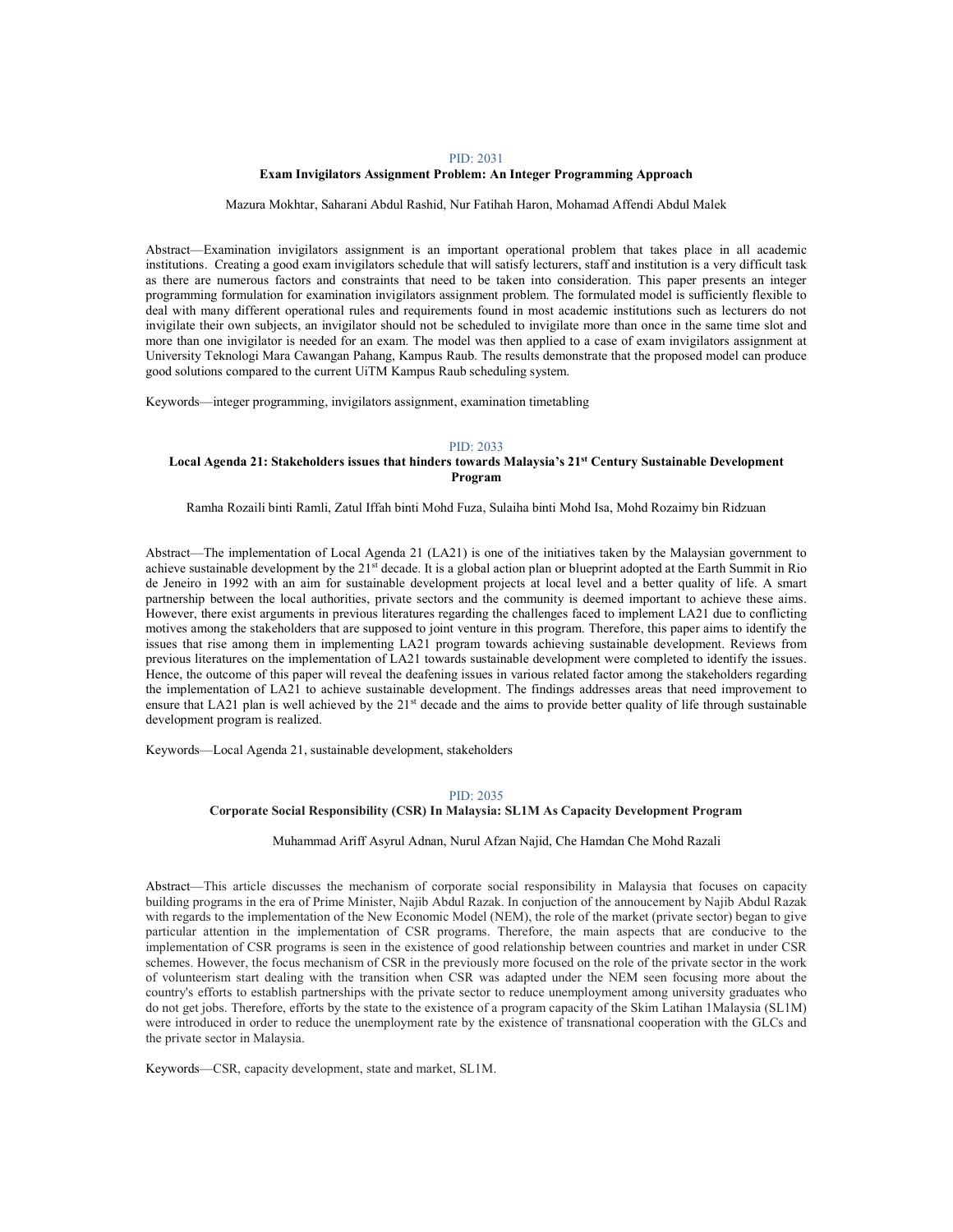# Quality of Experiences through Online Assessment in Cloud Learning Platform

Mohd Norafizal Abd Aziz, Rahmah Lob Yussof, Haslinda Noradzan

Abstract—Various cloud-learning platforms have provided assessment features that will support the learning practices in cloud learning implementation. The various assessment features such crosswords puzzles, fill in the blanks and matching words may support the continuous assessment development and implementation. Furthermore, learning practitioners may add new assessments to suit learning implementation according to the level of education. However, the impact of using assessments in the cloud-learning platform as in real learning practices is not adequate due to the low maturity of cloud learning technology implementation in learning perspectives. Therefore, the objective of this paper is to observe the significance impact of assessment in cloud learning platform through learners' quality of experiences. Quality of Experience is an approaches use to indicate the satisfaction level of users through any services provided. In this research, we identified learners' quality of experience on network capabilities, learning equipment and learners overall impression in cloud learning platform then investigate the learners performances on the continuous assessment to observe the relationship between the learners' quality of experience and the outcome. We had developed the cloud-learning platform for selected course using Massive Open Online Course that includes the continuous online assessment into the platform. From the analysis, we discover that there is significance between learners' quality of experience towards online assessment in cloud learning platform and significance as well with learners' performances through the continuous assessment. This paper will benefit learning practitioners to embark and evaluate the quality of experience factors to consider improving online assessment implementation in cloud learning platform.

Keywords—cloud-learning, learning, online assessment, quality of experience

# PID: 2038

# Environmental Reporting Guidelines for Malaysian SMEs to be Equally Accountable

Nik Zam Nik-Wan

Abstract—Seriousness of environmental impacts recently urged various parties globally, regardless of their size to react promptly to such issues. As a major player in most economies worldwide which make up more than 90% of global businesses and commonly referred to as 'backbone' of most economic growth, small and medium-sized enterprises (SMEs) should not be excused from being equally responsible. Individually, they may be considered to be 'small' and harmless however collectively they without doubt can provide significant environmental 'footprint'. They should be made accountable not only to their shareholders but also to the society at large. Unfortunately, most SMEs due to their lack of knowledge are unaware of the various ways available for businesses to discharge their obligations. To be accountable, businesses namely SMEs need to inform their stakeholders as well as the general public of the environmental initiatives and actions taken. Environmental reporting then serves as an effective means to provide useful information regarding their environmental initiatives. This conceptual paper begins by highlighting the importance of environmental reporting as tool for SMEs to convey their accountability. The main aim of this paper is to identify environmental guidelines available worldwide for businesses especially for SMEs and reviews of similarities as well as differences of the environmental reporting guidelines were completed. It is hoped that the outcome of this paper could enhance SMEs' understanding on matters related to environmental reporting and provide assistance for more Malaysian SMEs to discharge their accountability through environmental reporting.

Keywords—environmental reporting, guidelines, Malaysia, SMEs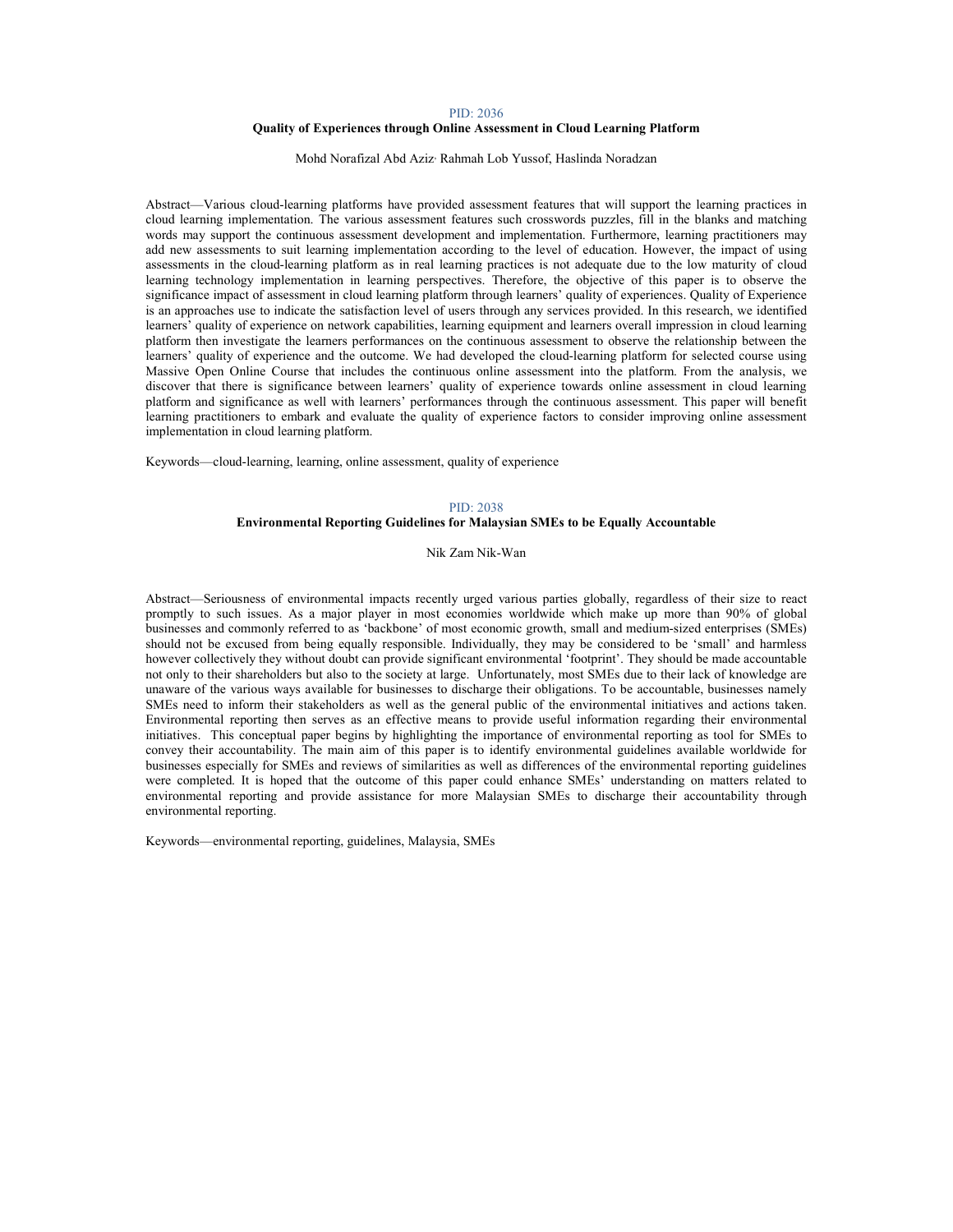### Corporate Sustainability and The Role of Management Control System in Organisational Effectiveness: A Literature Review

Roshidi Hassan, Nur Arfah Mustapha

Abstract—Management control system is a potentially important mean for management to correspond to organisational performance. The objective of the study is to understand the role of management control system in corporate sustainability. Management Control System has gained increasing attention within both academia and industry as part of corporate sustainability. As works of literature grow, finding new directions by critically evaluating the research and identifying future directions has become important in advancing knowledge for the field. Using organisational theories to help categorise the literature provides opportunities to address the objective of understanding the field currently stands. After providing a background discussion on management control system, we categorise and review recent corporate sustainability literature under organisational theories, with special emphasis on the role of management control system in practices of corporate sustainability. This paper will review some of the work done in this area study. Applying management control system as a theoretical lens, we develop a research agenda from existing corporate sustainability and management control system literature by offering propositions for future research where management control system may permeate contemporary corporate sustainability topics. In doing so, we provide an initial foundation for corporate sustainability scholars to both incorporate the role of management control system effects into research and launch new research streams.

Keywords—corporate sustainability, control system, organisational effectiveness

## PID: 2040

# Sertu Cleansing Operations Towards Halal Integrity: A Literary Insight

Noorsiah Ahmad

Abstract—This scholarly literary paper aims to provide an insight into sertu cleansing operations towards halal integrity in Malaysia. Halal logistics is an important activity to meet the demand from the halal manufacturers to maintain the integrity of their halal products supply chain. Sertu cleansing operations are to ensure halal integrity is assured for the Muslim customers. However, the adoption of the setu cleansing operations in Malaysia is relatively low. Therefore, this study explores the literary review of the sertu cleansing operations process, its related policies and procedural requirements, as stated in the Malaysian Standards MS2400:2010 for halalan-toyyiban assurance pipeline, or known as the halal supply chain management. Sertu cleansing operations are significant for halal integrity implementation in the halal logistics' equipment not only through compliance with the MS2400 requirements but more so with in-depth understanding and observance of the Shariah requirements. In summary, the knowledge and literature of sertu cleansing operations can used as a reference for the halal authority, halal logistics service providers and researchers in halal logistics and supply chain management.

Keywords—halal logistics; sertu cleansing; halal integrity.

## PID: 2041

### Designing an ESD Module Package on Net Neutral Renewable Energy Application for Aboriginal Community

### Siti Mariam Dasman, Mazzlida Mat Deli

Abstract—Education for Sustainable Development (ESD) requires widespread changes in education which is often practiced today. This study is to design the access of Net Neutral Renewable Energy concept and application especially for the disadvantaged community like in rural areas, which is important to ensure that future learning is more effective and more likely to be lifelong. Qualitative approach is used in this study by using focus group discussions (FGD) and in-depth interviews as data collection techniques. 10 knowledgeable experts on aboriginal community gathered to have a discussion on determining the needs of the module design that have been agreed in forming the solar energy learning module. The indepth interviews was conducted in this session that focused on the basic needs of the module that suit to the aboriginal community. Findings focus on the determining the needs of the ESD solar energy learning module, including the ways in which collective and community participating, and educational delivery strategy on social, environment and life skills learning. Discussion considers the importance of education for sustainability development that follows the needs within lacking and unique contexts. The impact of the module will see as the great elements exposed that can empower the aboriginal community as a form of problem-solving to tackle complex problems and to make sure the sustainability elements were flexible to handle.

Keywords—sustainability development, aboriginal community, module development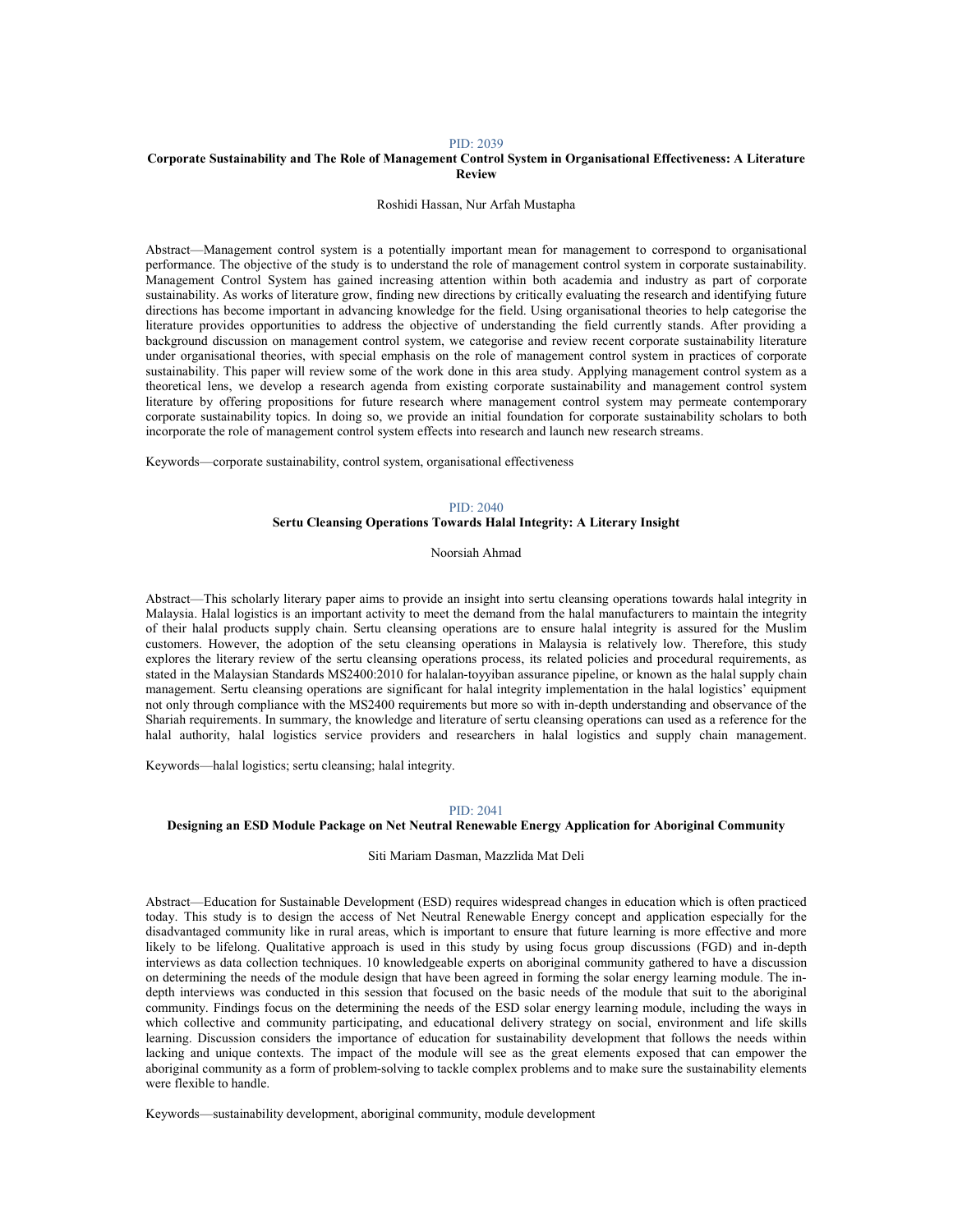# Effectiveness of Road to Success (RoSE) Game: a Pilot Study

# Hasnizawati Hashim, Nor Aziah Kadir, Musramaini Mustapha, Rozieana A. Halid @ Khalid, Mohd Aidil Riduan Awang Kader

Abstract—It is argued that a well-designed educational game can have potential to influence student acceptance towards their learning. This paper practically evaluates the effectiveness of a game-based learning tool namely Road to Success (RoSE) to improve students' awareness on the importance of academic excellence. A pilot study was conducted before this game is proposed to be used widely among the Faculty of Business and Management students. Using a questionnaire study which was design based on the ARCS Motivation Model, survey data were collected from 13 low academic achiever students from this faculty. Results indicate that RoSE has positive impact on these students' motivation. Hence, it is believed that RoSE can help this student to increase their motivation to study harder as they will prepare with better study strategies. Furthermore, RoSE can also be applied others such as the new intake (part 1) students as they are not familiar with the university life. This game will help them a lot in familiarizing the academic concept in the university so that they will be ready to succeed.

Keywords— academic excellence, Game-based Learning, Motivation, RoSE Game, student

# PID: 2047 Students' Perception on Game Based Learning

Siti Aishah Mohamad, Mohd Samsuri Ghazali, Ilyani Azer

Abstract—Students' engagement in the process of learning is very important to attract attention to learn. It is not easy to get the students attention in learning especially the theory subjects. One of the ways to encourage students' engagement in learning is through playing games. The enjoyment in playing games can be related to the lesson in learning. The positive effects of game based learning in specific subjects such as language, science, math, arts and history are already explored by various researchers. This study analyzed students' perception on learning trough playing games in subjects offered by Faculty of Business Management, Universiti Teknologi MARA (UiTM) which are Insurance 200 and International Trade. It is not an easy task to achieve the objectives of education and fun at the same time. Due to that, this study also determines the barriers of learning through playing games. The unit of analysis in this study is UiTM Pahang students. The SPSS version 23.0 software packages will be used to analyse the descriptive analysis to achieve this study's aims. The result of this study is expected to contribute to enrichment of the knowledge in teaching and learning.

Keywords—game based learning, students' perception

#### PID: 2048

# Targeted Sales Location Decision Making from E-Commerce Website Using Digital Analytics Data

Zulazeze Sahri, Roslan Sadjirin, Roger Canda

Abstract—Targeted sales location is important in any business to drive business leads. However, selecting the strategic targeted location for sales and marketing is crucial decision for business owner. As most of today's business has invested in developing e-commerce website, it can help the business owner to get insights in understanding visitor's location and behaviour using Big 'Digital Analytics' Data. This paper proposed a model on how e-commerce website's visitor data can helps in selecting targeted sales location using Digital Analytics tools. The aims of this paper are to help businesses to utilize their website's visitor data to make decision for targeted sales location using data analytics technology. Google Analytics tool is used in collecting and evaluating visitor's location in form of Acquisition and Behaviour parameters. The data has been collected for twelve months from three different e-commerce websites. The result from this research will show the number of visitors from different location for each website that can be used by business owner in making decision for future marketing and sales plan.

Keywords—web analytics, google analytics, sales location, internet marketing, e-commerce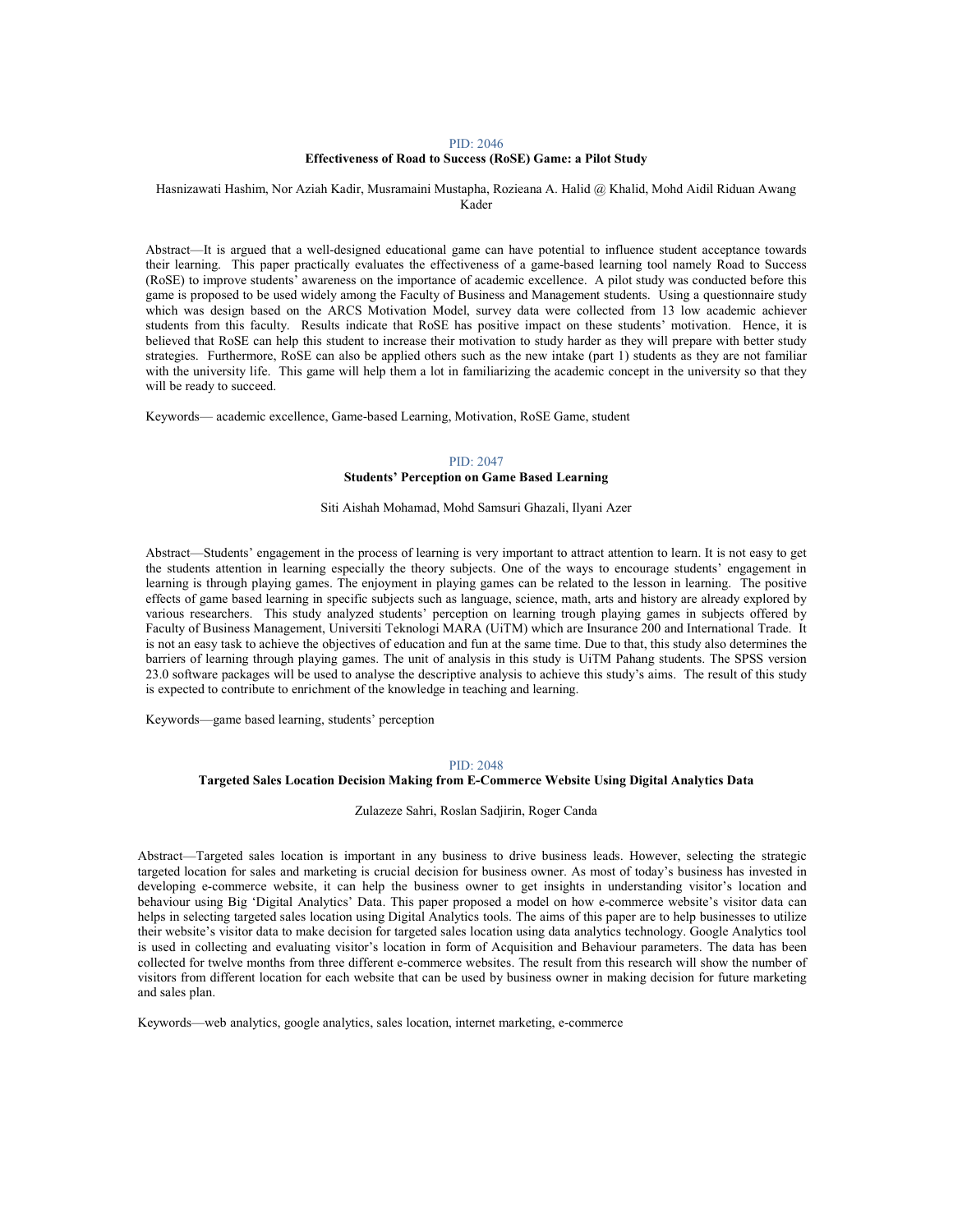#### Awareness Among Bumiputera Parents In Kuantan, Pahang Towards Children Education Takaful Plan (CETP)

Noor Junaini Arwin Yaacob, Siti Nurul Aini Mohd Rodzi, Nurul Azlinda Chek Talib, Noraznira Abd Razak

Abstract—Takaful or known as Islamic insurance is the way of bringing the social and also the economic advantages of conventional insurance protection by following the Shariah compliance for the muslim and non-muslims people throughout the world. The world is undergoing a rapid growth of Takaful products but the facts can be said is the market is still very weak as the level of public awareness is still low. The development of Takaful products facing lots of barrier that needs to be overcome by the Takaful operator. This study focuses on married Bumiputera parents who live in Kuantan, Pahang to know and determine their level of awareness about Children Education Takaful Plan (CETP) offered by Takaful operator. Hence, cluster sampling is being used. 100 questionnaires have been answered by the targeted respondents. Using the descriptive statistics, Pearson"s Correlation and regression has been used to determine whether there are relationship between dependent variables and independent variables. There are findings that proves about there are positive relationship between awareness of Child Education Takaful Plan (CETP) and personal selling, advertising and public relation. The most influence factor of awareness towards Child Education Takaful Plan (CETP) is advertising.

Keywords—CETP, insurance, takaful,

#### PID: 2050

# An insight of the Corporate Community Involvement (CCI) activities in Malaysia

Noorie Haryaniee Moulton, Normarliana Laili

Abstract—Corporate Community Involvement (CCI) is a part of Corporate Social Responsibility (CSR) activities. This concept focused on community engagement which encourage company to develop a good relationship with the community. CCI is also an investment to every company, where the company need to invest their money to organized several activities that related to the society. This paper is attempts to explore the activity of CCI in Malaysia through previous literature review to discover this issue. Finding revealed, company in Malaysia has positive involvement in term of community engagement. This is can be seen through several activities for example donation, charity, education program, scholarship, helping the poor people and also many others to show their commitment. Even though there is fewer study that related to CCI, but the other study assists to supply information to this concept paper. therefore, CCI should be introduced widely to ensure the activity can be run effectively and assist company to prepared their annual report that related on CSR activities.

Keywords—corporate community involvement, corporate social responsibility, sustainability, community engagement introduction

#### PID: 2051

# Understanding Consumers' Behaviour towards Online Shopping

Nurul Nadia Abd Aziz, Normilia Abd Wahid

Abstract—This paper aims to empirically study the customer behaviour towards online shopping. The study also aims to determine gender differences in online shopping behaviour. This study employed the quantitative approach using a research instrument. A set of questionnaire was developed and distributed based on a systematic sampling technique to a sample of 400 students at a higher education institution in Malaysia to collect the primary data. The findings were then analysed using SPSS. The results indicated that, while both genders are similar in number, the male population seem to be more inclined towards online shopping.

Keywords—Consumer behaviour; gender differences, online shopping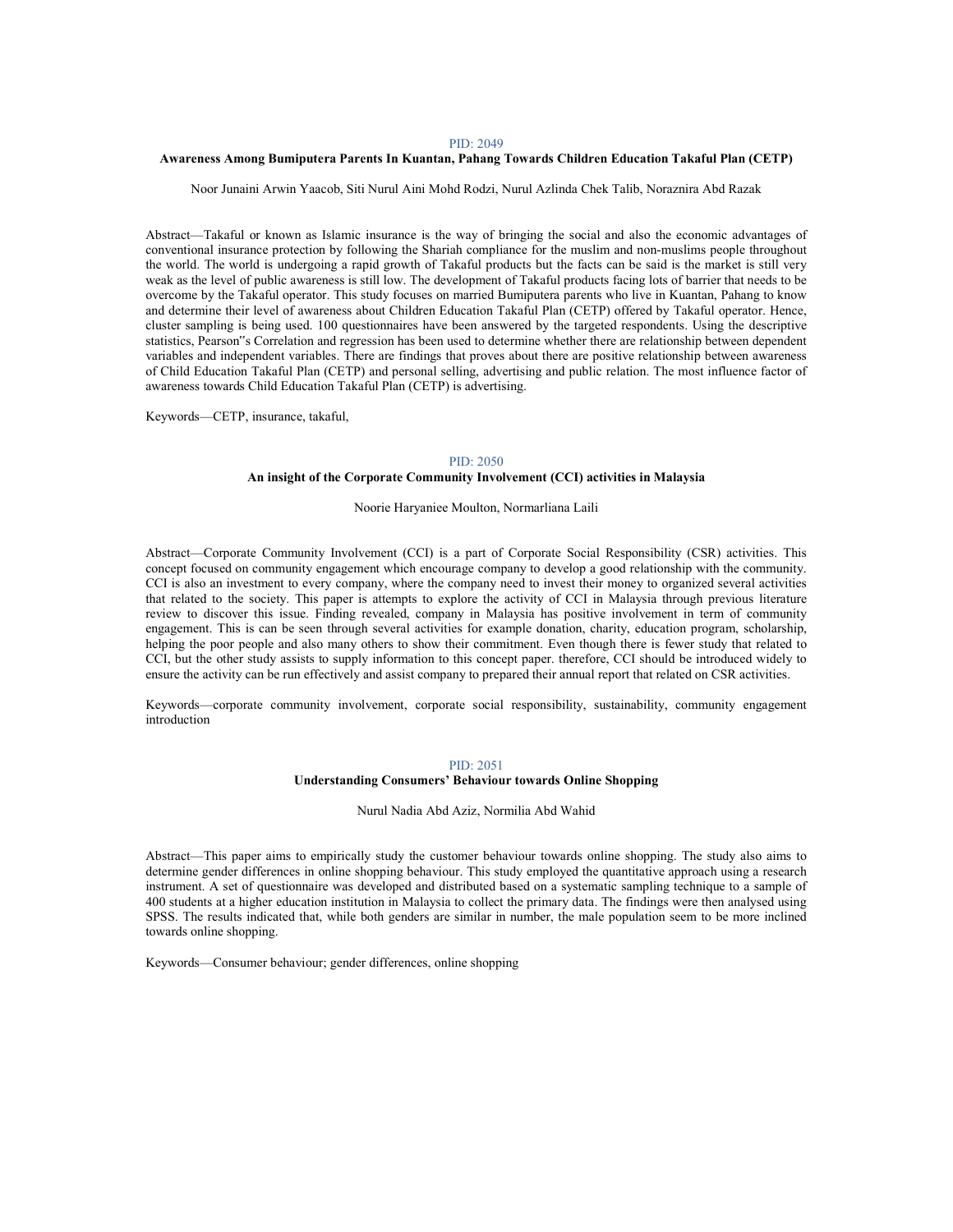# Employees' organizational citizenship behaviour toward the environment in response to environmental management practices: A proposed mediation model

Soon-Yew, Ju, Diyana Binti Datuk Kamarudin, Ramayah Thurasamy, Noor Azlinna Azizan

Keywords: Organizational citizenship behaviour towards the environment, environment management practices, affective commitment towards the environment, local government

### PID: 2055

# Ihsan and Creativity in Students' Product Innovation: A Case Study of Innovation Show Event at UiTM Pahang

Saida Farhanah Sarkam, Musramaini Mustapha, Mohd Aidil Riduan Awang Kader, Norulhuda Tajuddin

Abstract—Innovation and creativity are highly encouraged in Islam. Not only producing product innovation, Islam fortifies Muslims to embed the ihsan concept in inventing or innovating new products. Innovation without following the shariah guidelines might be exposed to destructive innovation, for example the cloning of animals. Creativity and innovation are required to produce a first-class minded graduates' in order to compete in the nowadays challenging job market. Furthermore, creativity and innovation cannot be taught but it can be applied indirectly through teaching and learning activities that take place. Due to this matter, it is important to foster students' creativity and innovativeness by developing their own product innovation. Thus, this research applied qualitative case study method in understanding the ihsan concept in nurturing innovation and creativity of the students while developing their product innovation. The case used for this research is Innovation Show event which is organized every semester by Faculty of Business and Management in UiTM Pahang where students will exhibit their product innovation at the event. This research will discuss the process of the development of students' product innovation from the initial idea until the participation in the Innovation Show event. The finding shows that the students applies the ihsan concept in guiding their product innovation, starting from the initial idea, until the development of the product. As a conclusion, this study proposes product innovation to be one of university agenda in order to encourage innovation and creativity among university students.

Keywords—product innovation, creativity, ihsan and creativity, students development

### PID: 2056 The Non-Financial Performance of Malaysia Small and Medium Family Businesses

Lai-Kuan, Kong, Noor Hazlina Ahmad, T. Ramayah

Abstract—This study provides information and insight into the Malaysia small and medium family businesses' (MSMFBs) self-perceived satisfaction on non-financial performance. 167 valid and usable responses were collected through a selfadministered questionnaires survey. The findings, limitation and future research were discussed.

Keywords: non-financial performance, Malaysia, small and medium family businesses, socioemotional wealth